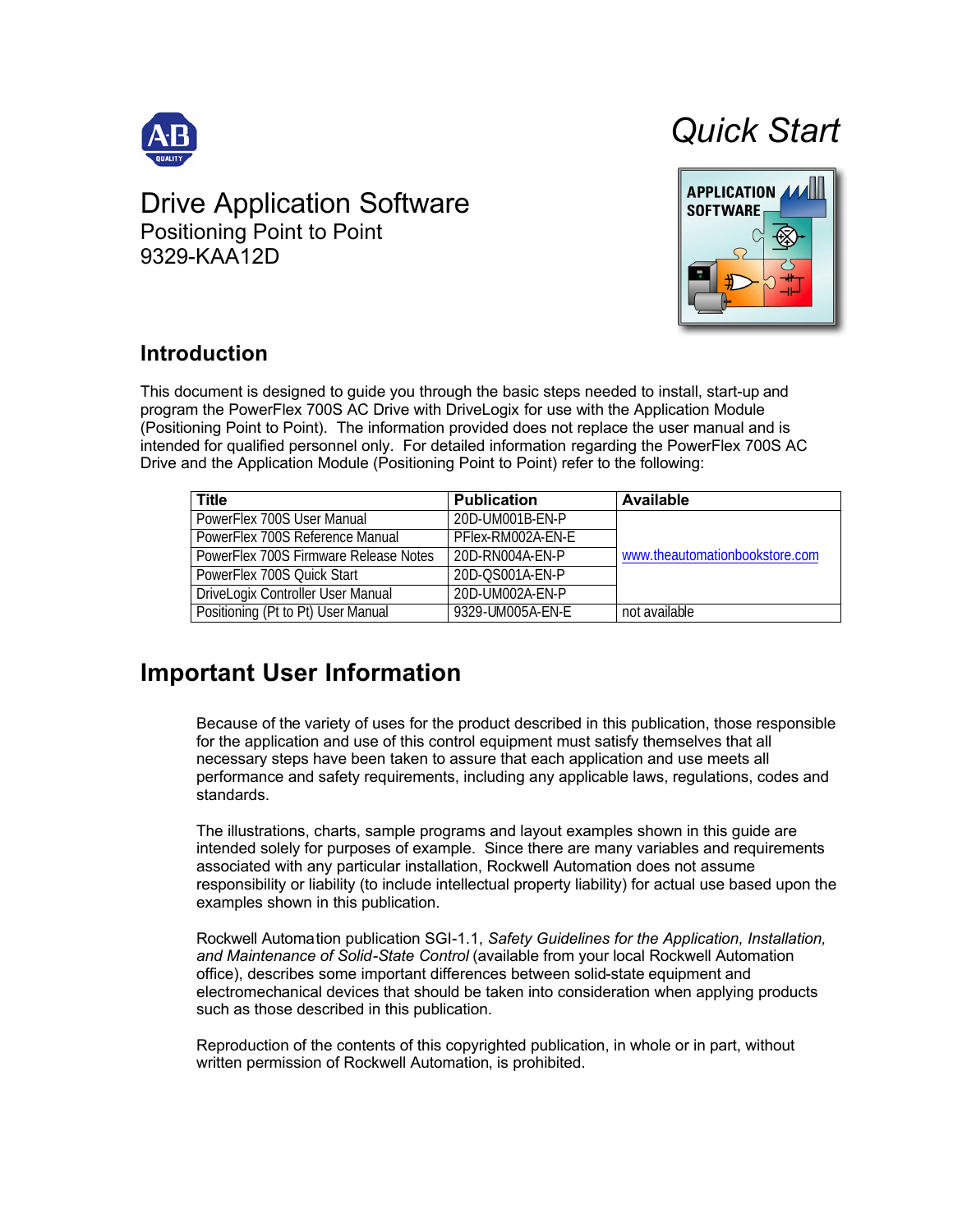## **Precautions**

## Class 1 LED Product



**ATTENTION:** Hazard of permanent eye damage exists when using optical transmission equipment. This product emits intense light and invisible radiation. Do not look into module ports or fiber optic cable connectors.

## General Precautions



**ATTENTION:** This drive contains ESD (Electrostatic Discharge) sensitive parts and assemblies. Static control precautions are required when installing, testing, servicing or repairing this assembly. Component damage may result if ESD control procedures are not followed. If you are not familiar with static control procedures, reference Allen Bradley publication 8000-4.5.2, "Guarding Against Electrostatic Damage" or any other applicable ESD protection handbook.



**ATTENTION:** An incorrectly applied or installed drive can result in component damage or a reduction in product life. Wiring or application errors such as under sizing the motor, incorrect or inadequate AC supply, or excessive surrounding air temperatures may result in malfunction of the system.



**ATTENTION:** Only qualified personnel familiar with the PowerFlex 700S AC Drive and associated machinery should plan or implement the installation, start-up and subsequent maintenance of the system. Failure to comply may result in personal injury and/or equipment damage.



**ATTENTION:** To avoid an electric shock hazard, verify that the voltage on the bus capacitors has discharged before performing any work on the drive. Measure the DC bus voltage at the +DC & –DC terminals of the Power Terminal Block (refer to Chapter 1 in the PowerFlex 700S User Manual for location). The voltage must be zero.



**ATTENTION:** Risk of injury or equipment damage exists. DPI or SCANport host products must not be directly connected together via 1202 cables. Unpredictable behavior can result if two or more devices are connected in this manner.



**ATTENTION:** Risk of injury or equipment damage exists. Parameters 365 [Encdr0 Loss Cnfg] - 394 [VoltFdbkLossCnfg] let you determine the action of the drive in response to operating anomalies. Precautions should be taken to ensure that the settings of these parameters do not create hazards of injury or equipment damage.



**ATTENTION:** Risk of injury or equipment damage exists. Parameters 383 [SL CommLoss Data] - 392 [NetLoss DPI Cnfg] let you determine the action of the drive if communications are disrupted. You can set these parameters so the drive continues to run. Precautions should be taken to ensure the settings of these parameters do not create hazards of injury or equipment damage.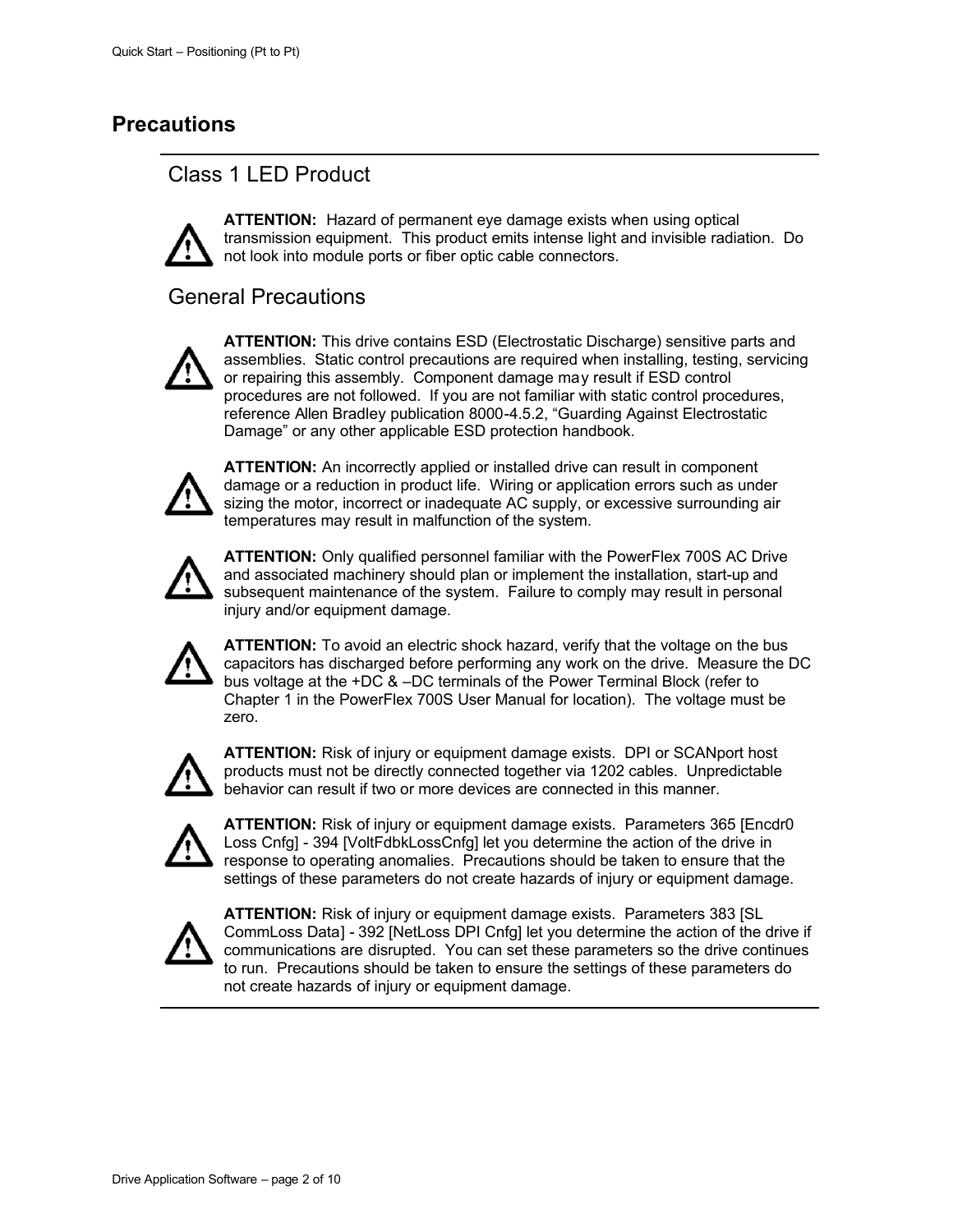# **Definitions**

A Function Module [FM] is a base program designed to perform a specific function (operation) in an application. Function Modules are not complete applications and will require additional programming to control a machine section. The additional programming required for the application and configuration of the overall application is the responsibility of the user.

An Application Module [AM] is a complete program designed with Function Modules and additional programming to perform a specific machine sections application (task). Application Modules are complete programs, only requiring configuration and integration to perform the designated tasks.

## **Conventions**

The conventions described below are used in programming and documentation of Function Modules and Application Modules.

- 1. All FM tags are program scoped.
- 2. All user connections to the FM are through the Jump to Sub-Routine (JSR) instruction input and return parameters.
- 3. Users cannot edit Function Modules.
- 4. Data format

| Data Type          | RSLogix Type | Format | Range        | Example  |
|--------------------|--------------|--------|--------------|----------|
| B = Boolean        | <b>BOOL</b>  |        | $0$ to 1     | 0 or 1   |
| I = Integer        | <b>INT</b>   |        | +/-32767     | 8947     |
| $D = Double INT$   | <b>DINT</b>  |        | +/- 2097151  | 74364    |
| $R = Real (Float)$ | <b>RFAL</b>  | X.X    | +/-16777215* | 3.4/13.0 |

\* = Applies to single precision accuracy.

## Normalized Quantities

A physical quantity is typically normalized by dividing the physical quantity by a base quantity with the same engineering units as the physical quantity. As a result, the normalized quantity does not have units, but is 'expressed per-unit'. The normalized quantity has a value of 1.0 [per-unit] when the physical quantity has a value equal to the base quantity.

A good example of this is the physical quantity of motor current. The information that the motor is drawing 40 amps has little significance without the knowledge of the specific motor size and current rating. The motor nameplate states that the rated motor current is 30 amps. The motor is drawing 133% current is significant information. In the previous illustration the quantity of motor amps was normalized to 133%. In per unit, the quantity is normalized to 1.33.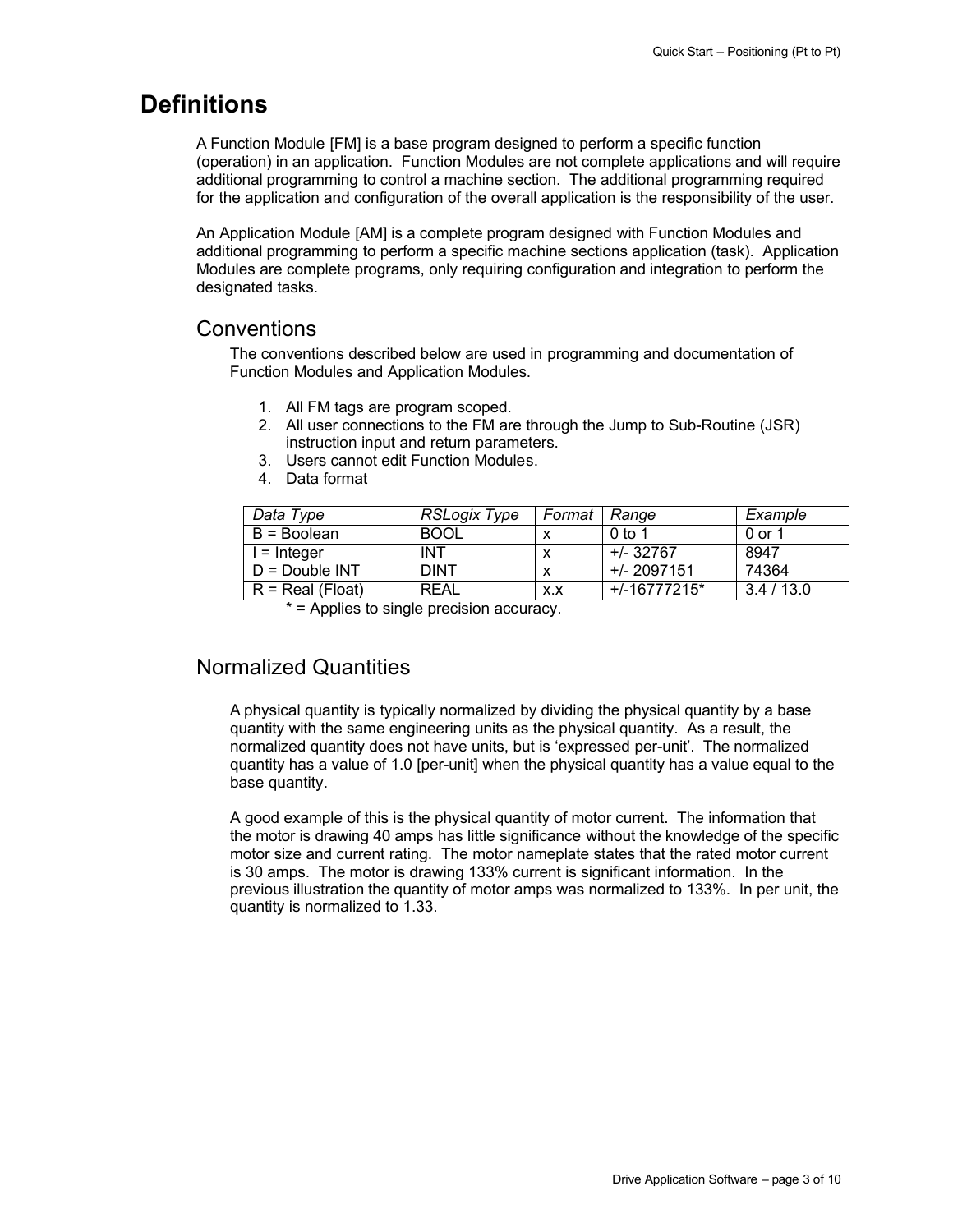## Installing the Application

Perform the following operations in the order listed to ensure proper signal connections between the DriveLogix controller and the PowerFlex 700S firmware.

- 1. Download the RSLogix 5000 [.acd] file to the DriveLogix controller
- 2. Download the DriveExecutive [.dno] file to the PowerFlex 700S

Note, order of these events are critical as the DriveLogix controller must send the Peer Communication format to the PowerFlex 700S firmware before the PowerFlex 700S will accept all the configuration settings provided in the DriveExecutive file. Manually setting the Peer Communication format in the drive will not be effective until configured in DriveLogix. If this sequence of operation is not followed, the DriveLogix controller may not communicate with the PowerFlex 700S.

## Customer Connections



**ATTENTION:** The following information is merely a guide for proper installation. Rockwell Automation Company cannot assume responsibility for the compliance or the noncompliance to any code, national, local or otherwise for the proper installation of this drive or associated equipment. A hazard of personal injury and/or equipment damage exists if codes are ignored during installation.

### Minimum Connections;

- 1. The Enable input on the drive must be satisfied before the drive can be started.
- 2. A motor feedback device is required for positioning operation.
	- a. This can be an incremental quadrature encoder (this will required homing after each drive power cycle)
	- b. This can be a Hi-Resolution Stegmann device for absolute positioning
- 3. As a minimum connection requirement, the application module could be operated with only 1 position command input (Next Position). With this one input, the drive will start and move to the next programmed position in sequence as specified in the application configuration. See the Basic Operation description.
- *\* If used with incremental encoder, the following connections are also required.*
- 4. Home sequence command, is required to command the application module to find actual position of the machine after a power cycle.
- 5. An (At Home Sensor) input is required to indicate the home position reached when the homing sequence is utilized. See the Basic Operation description.

#### Generic Connections;

The following connections provide a configuration that allows for implementation of all control features supported in the Application Module – Positioning (Point to Point). This shows all input command for the application. The inputs may be commanded from many different forms of digital inputs and/or communication platforms. The data from the input (controlling) source must be connected to the control inputs of the application module. Following the list of control inputs is an example ladder logic program showing the connections from a Flex I/O input card. The contacts in this ladder program represent the format used to command the inputs to the application module, regardless of the source of the input commands (digital I/O or communicated data).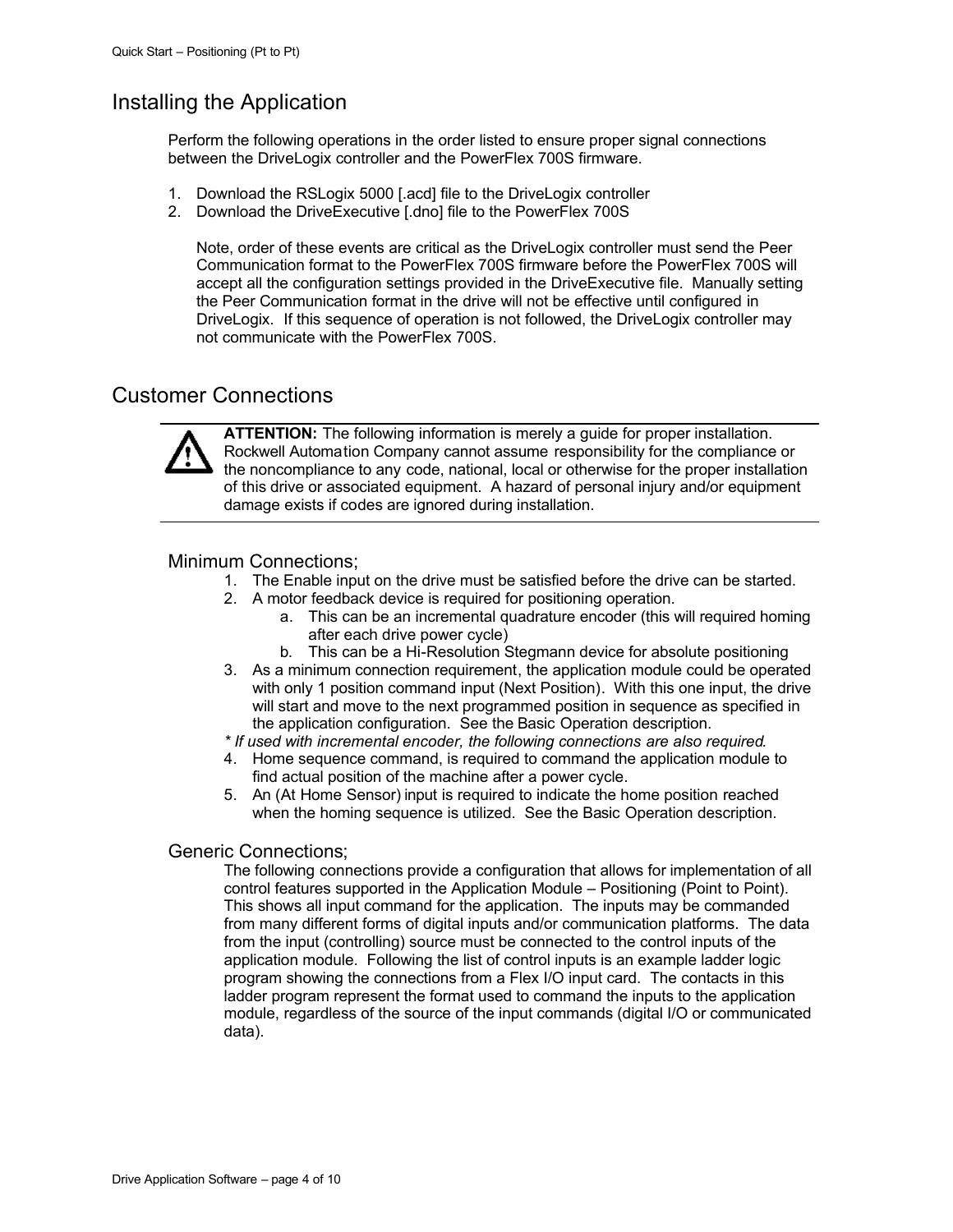## Default Connections

When using the homing function, the "At Home" and "At PreHome" inputs should be connected to the native digital inputs for the fastest update of the signals.



## Standard Input Connections

| Input Connections / Command word [wDLx DrvCmmdPositAM] |  |
|--------------------------------------------------------|--|
|                                                        |  |

| Bit             | <b>Input Signal</b>        | <b>Description</b>                             |
|-----------------|----------------------------|------------------------------------------------|
| $\overline{00}$ | <b>Clear Fault</b>         | <b>Clear all Faults</b>                        |
| $\overline{01}$ | Run (2 Wire)               | $1 = Start$ , transition to $0 = Stop$         |
| $\overline{02}$ | Start (3 Wire)             | $1 = Start$ , $0 = no$ action                  |
| $\overline{03}$ | Stop                       | 1 = Stop, $0 =$ no action (OK to Start or Run) |
| $\overline{04}$ | Jog Forward                | Jog in Forward direction                       |
| $\overline{05}$ | Jog Reverse                | Jog in Reverse direction                       |
| 06              | Reverse Rotation           | for Turret Indexer - Not Supported             |
| $\overline{07}$ | Reserved                   |                                                |
| $\overline{08}$ | Home Sequence              | Starts the homing sequence                     |
| $\overline{09}$ | Set Home                   | Sets current position as Home                  |
| 10              | Go Home                    | Position controlled move to Home position      |
| $\overline{11}$ | At Home Input              | Home Sensor input                              |
| $\overline{12}$ | At PreHome Input           | PreHome Sensor input                           |
| 13              | <b>Move Fwd Permissive</b> | OK to move / (Jog) Forward                     |
| 14              | Move Rev Permissive        | OK to Jog Reverse                              |
| $\overline{15}$ | Reserved                   |                                                |
| $\overline{16}$ | <b>Next Position</b>       | Position to next position in sequence          |
| $\overline{17}$ | Return to A                | for Turret Indexer - Not Supported             |
| $\overline{18}$ | Return to B                | for Turret Indexer - Not Supported             |
| $\overline{19}$ | Position 1                 | Position controlled move to Position 1         |
| 20              | Position 2                 | Position controlled move to Position 2         |
| $\overline{21}$ | Position 3                 | Position controlled move to Position 3         |
| $\overline{22}$ | Position 4                 | Position controlled move to Position 4         |
| $\overline{23}$ | Position 5                 | Position controlled move to Position 5         |
| $\overline{24}$ | Position 6                 | Position controlled move to Position 6         |
| 25              | Position 7                 | Position controlled move to Position 7         |
| $\overline{26}$ | Position 8                 | Position controlled move to Position 8         |
| $\overline{27}$ | Position 9                 | Position controlled move to Position 9         |
| 28              | Position 10                | Position controlled move to Position 10        |
| 29              | Position 11                | Position controlled move to Position 11        |
| 30              | Position 12                | Position controlled move to Position 12        |
| $\overline{31}$ | Reserved                   |                                                |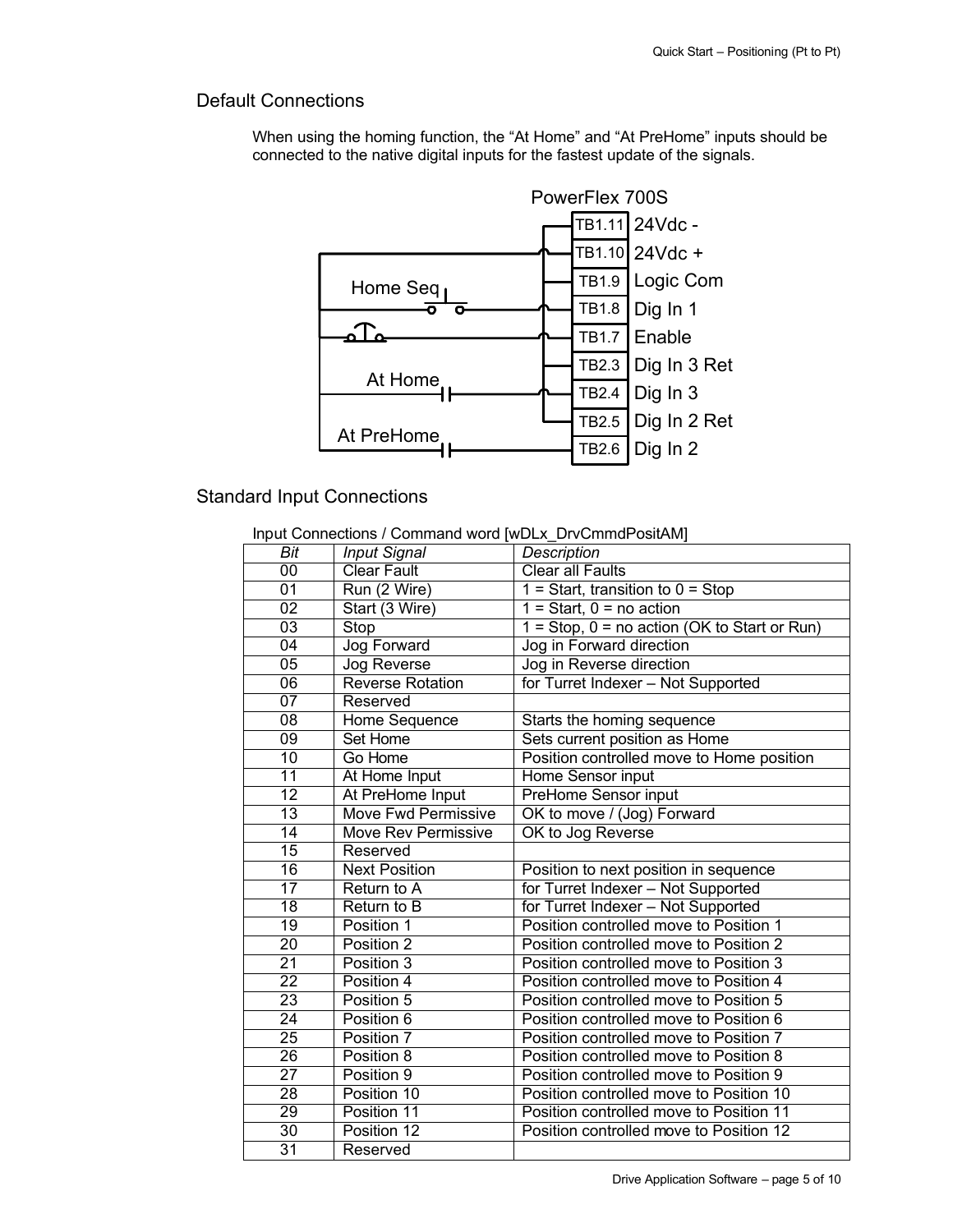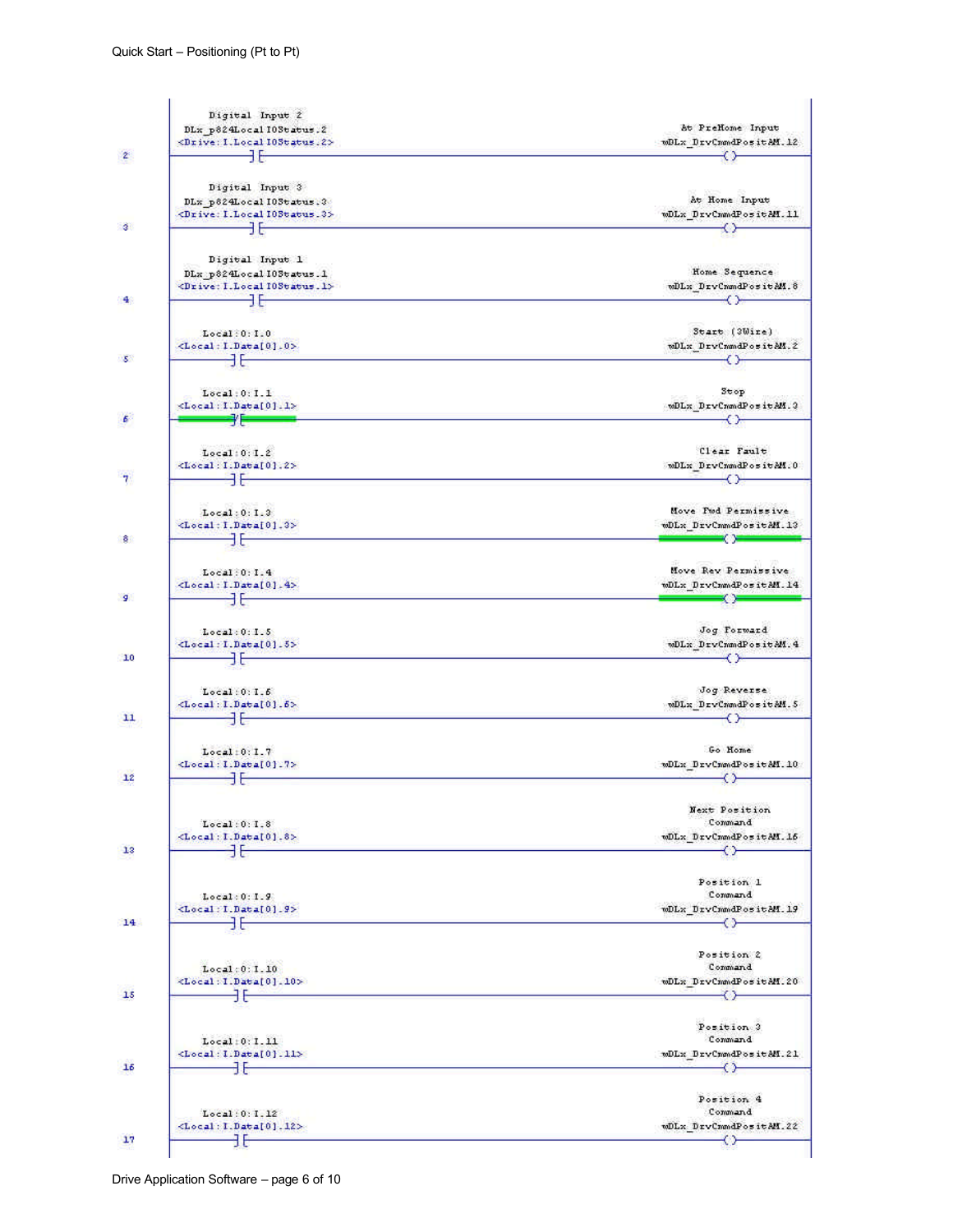## Basic Operation

The 32 bit command word [wDLx\_DrvCmmdPositAM] is the only word that must be written to for successful implementation of the Application Module – Positioning (Point to Point). Using digital inputs or a communications network, simply write to the specified bit of the command word to activate the associated function / action. A complete definition of the command word is available in the notes routine of the unscheduled program in the application program.

**Bit 00 Clear Fault** – The Clear Fault input will clear all faults in the Logix program and the drive. The clear fault will not function if the drive is in run.

**Bit 01 Run (2 Wire), Bit 02 Start (3 Wire), Bit 03 Stop** – The start/stop control of the application module is designed to support 2 and 3 wire operation simultaneously. Setting the start command will start the drive and setting the stop command will cause the drive to ramp to a stop. Setting the run command will start the drive and setting the run command low will cause the drive to ramp stop. If the drive is started with the run command and the stop command is then set, the drive will stop and will not restart until the run command is set low and then high or if the start command is set. In any state of operation if the run command transitions from high to low or the stop command is set the drive will ramp stop.

**Operation** – When the drive is started with the Run or Start command the drive will operate in speed control and regulate zero speed until a position command is given. When one of the position commands is given, the drive will change to position control and move to the commanded target position. When the target position is reached, the drive will remain in position control and hold that target position until the stop or jog command is given. If the desired operation of the position control is to stop motor control after the target position is reached the drive should not be separately started. If the drive is in the stopped state when a position command is given, the drive will start, move to the target position, and then stop. **Next Position** and all **Position xx** inputs are position commands.

**Bit 08 Home Sequence** – This will start the selected homing sequence. Select the desired mode of homing sequence with [zDLx\_HomingMode]. If the homing mode is selected for "Direct 1 Sensor" the **At Home Input (Bit 11)** must be connected to a home position sensor on the machine. If the homing mode is selected for "Direct 2 Sensors" the **At PreHome Input (Bit 12)** and the **At Home Input (Bit 11)** must be connected to position sensors.

- **1. Direct 1 Sensor** When the homing sequence is activated the drive will start in speed mode, run in the reverse direction, and at the **zDLx\_HomeSpd1\_Pct** speed. When the **At Home Input (Bit 11)** is set high the drive will current limit stop.
- **2. Direct 2 Sensors**  When the homing sequence is activated the drive will start in speed mode, run in the reverse direction, and at the **zDLx\_HomeSpd1\_Pct** speed. When the **At PreHome Input (Bit 12)** is set high the drive will ramp to the **zDLx\_HomeSpd2\_Pct** speed. When the **At Home Input (Bit 11)** is set high the drive will current limit stop.

**Bit 09 Set Home** – Sets the current position of the machine as HOME. Typically used during commissioning of Linear ABS mode to set the home position of an absolute feedback device.

**Bit 16 Next Position** – Commands the drive to start, activates the position mode, and commands the next target in the positioning sequence. When the drive reaches the requested target position, the drive will stop. If the drive was already running, the drive will not stop controlling the motor when the target position is reached. The drive will not stop regulation until the stop command is given.

**Bits 19-30 Position xx** – Each position command will start the drive, activate the position mode, and command the selected target for the position reference. When the drive reaches the requested target position, the drive will stop. If the drive was already running, the drive will not stop controlling the motor when the target position is reached. The drive will not stop regulation until the stop command is given.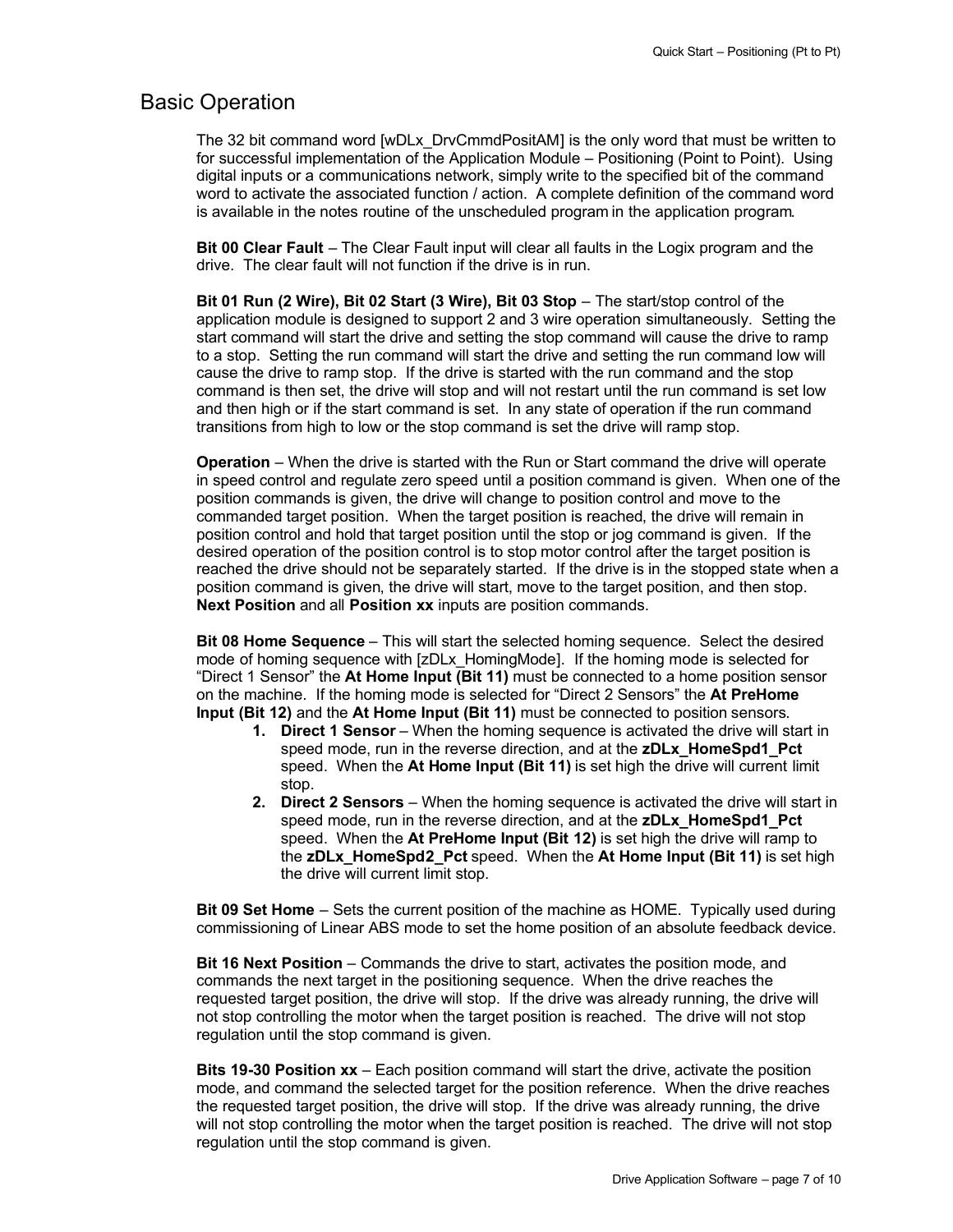## Parameter (Tag) Adjustments

All tags in the RSLogix5000 Application Module program that require tuning or adjustment during commissioning or maintenance are prefixed with a (z). These tags are referred to as (z tags). Please review and adjust the setting of all (z tags) as required before activating control of the drive.

The following (z tags) are of particular importance for operation of the application module;

**zDLx\_ControlMode** – Select the positioning mode of operation. Only "Linear Posit" and "Linear ABS" are supported in rev 110101 and 110102. Linear ABS requires the use of a "Multi-Turn Stegmann" feedback device.

**zDLx\_EUperMachineRev\_EU** – Sets the scaling of the position targets to the desired engineering unit. This scaling value is used to calculate the actual position counts per the position target setpoints. All motor controlled machinery begins with rotational motion.

If the machine is operated as rotational motion, a common form of engineering units is degrees. There are 360degrees in 1 rotation of the machine, therefore set this tag for 360. (1 rotation = 360º) a command of 720º will equal 2 machine rotations.

If converted to linear motion, measure the linear distance traveled for 1 final mechanical rotation (not motor rotation, unless no gearing). This may be entered in any units desired by the customer. The units specified here are the units used throughout the application. All position commands will be entered in these units.

**zDLx** GearRatio – required for calculation of actual position counts to position target in EU. Number of motor rotations per 1 final mechanical rotation of the machine.

**zDLx** HomeHexigonBckup Cnt – not supported in rev 110101 and 110102

**zDLx\_HomingMode** – Select the operation desired for the Homing sequence.

- 1 = Direct 1 Sensor
- 2 = Direct 2 Sensors
- $3$  = Hexigonal not supported in rev 110101 and 110102

**zDLx\_PositionQty** – Sets the quantity of target positions used with the "Next Position" command.

**zDLx\_PositionTrgtRef\_EU** – Each target position to be used must have an appropriate target position value set.

**zDLx\_PositionTrgtSpeed\_Pct** – Each target position to be used must have an appropriate speed value set. This will determine the speed at which the move to position for each target is completed.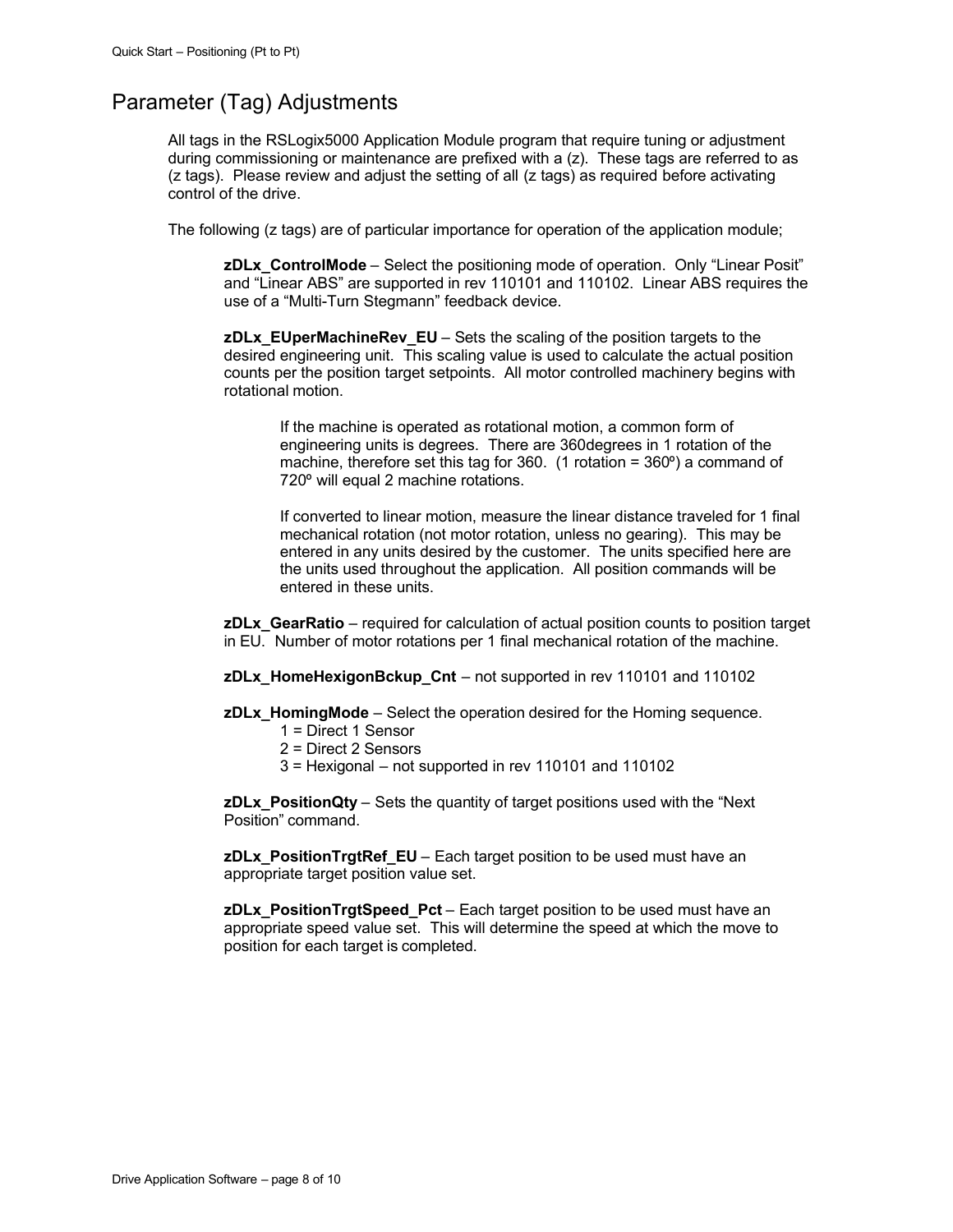## Drive Startup / Tuning

For basic commissioning of the application, the drive must first be tuned to regulate the motor. The following steps will guide you through the basic requirements of drive tuning when using an application module.

- 1. Set param 153 bit 8 high. This will set the start/stop control to 3 wire for operation via the HIM. When the start up is complete this **must** be set to low for 2 wire operation from DriveLogix.
- 2. From the HIM, select the "Start-Up" function and follow the directions. In this section you will perform the following steps.
	- a. Motor Control
		- i. FOC for Induction Motor
			- ii. PMag for Permanent Magnet Motor
	- b. Motor Data Enter all motor data for the attached motor, check # poles
	- c. Feedback Config Select feedback type
	- d. Pwr Circuit Diag
	- e. Direction Test (NOTE, the motor will run) recommend always changing wires and not software, this is for maintenance purposes, if the program is restored it will default to the standard direction setting.
	- f. Motor Tests (NOTE, the motor will run)
	- g. Inertia Measure (NOTE, the motor will run)
	- h. Speed Limits
		- i. Select "+/- Speed Ref"
		- ii. Fwd Speed Limit
		- iii. Rev Speed Limit
		- iv. Abs Overspd Lim Max over speed past the Fwd and Rev Speed Limit. This is where the drive will fault.
	- **i. Do not complete the remainder of the Start-Up procedure in the drive.**
	- j. Scroll down to "Done/Exit"
- 3. Tune the speed regulator. Depending on the inertia of the machine and other factors, the speed regulator bandwidth (param 90) should be set for 10 to 100 radians.
- 4. Adjust the position regulators Kp gain (param 768) to 1/5 of the speed regulators bandwidth. Example: If  $p90 = 50$  then set  $p768 = 50/5 = 10$
- 5. Set param 153 bit 8 Low. This will set the start/stop control to 2 wire for operation via DriveLogix.



**ATTENTION:** Parameter 153 bit 8 must be set low for operation from the DriveLogix controller. If the control selection of 2 wire (**NOT** 3 Wire Control) is not made the drive will fail to stop when the run command is removed. 2 wire control is the intended and designed configuration for the PowerFlex 700S drive when operated from a controller such as DriveLogix

6. The drive is ready for control from DriveLogix and the rest of the commissioning and tuning may be completed.

## Reading additional signals from PowerFlex 700S

Reading of additional signals from the PowerFlex 700S can be accomplished through the Peer Communications setup in the drive. **Do not change any defined links, as this will break the application module**. In the Positioning (Pt to Pt) application there are available 5 undefined REAL data connections. In DriveExecutive access the "Peer Communication Setup" under "Drive" / "Peer Communication…". Select the tab "To Controller" and edit the undefined links as needed. These are Real data links only. Parameters with data types other than real cannot be connected at these points. The data will be sent to DriveLogix and available at tags ( Drive:I.UserDefinedRealData[2] – [6] ). If additional data is required, messaging must be employed. Contact Local Drives Solutions or SupportPlus for assistance.